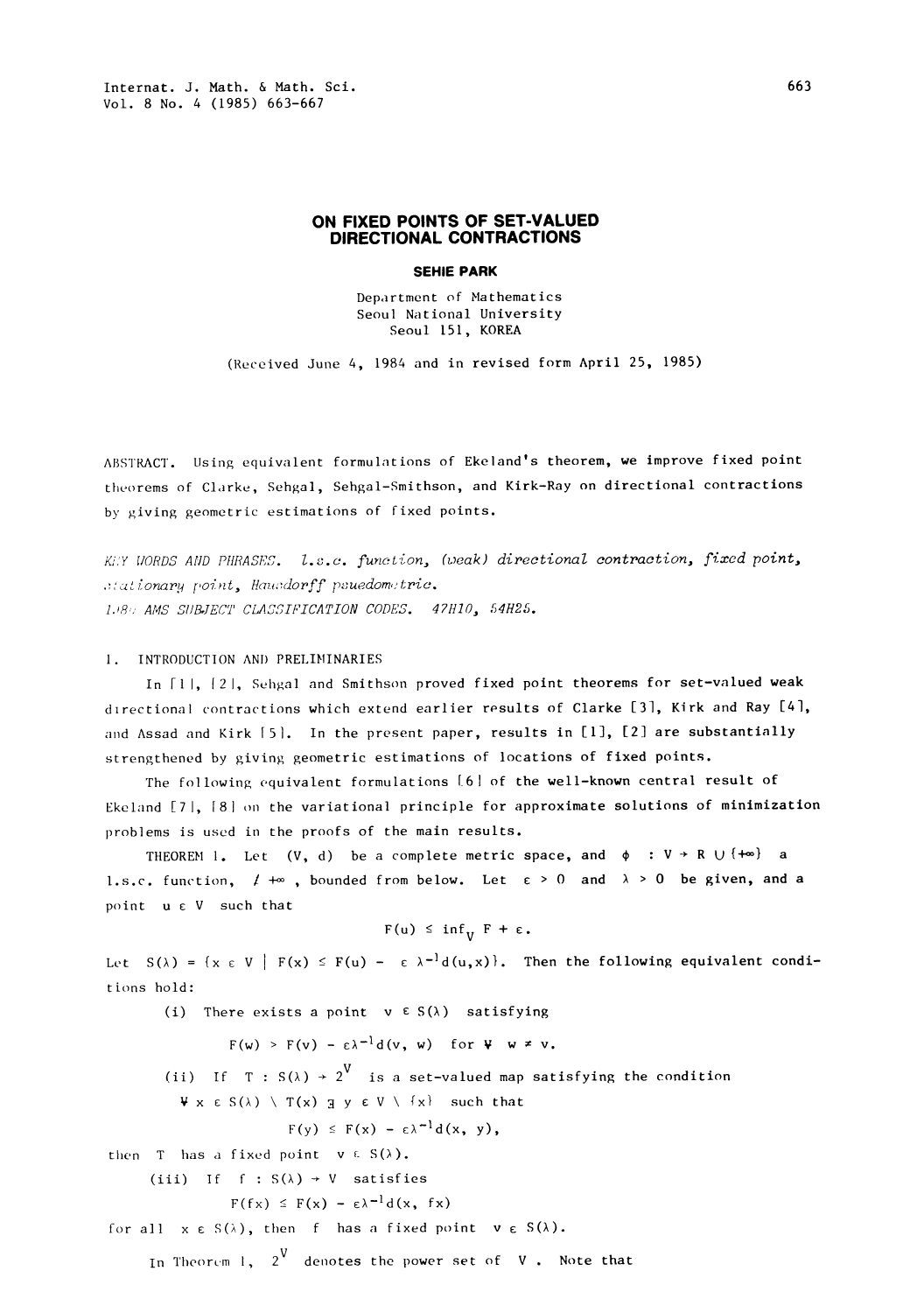$S(\lambda) \subset \{x \in V \mid F(x) \leq F(u), d(u, x) \leq \lambda\} \subset \overline{B}(u, \lambda)$ 

and  $fS(\lambda) \subset S(\lambda)$ , where  $\overline{B}$  denotes the closed ball.

Throughout this paper,  $(V, d)$  denotes a metric space and  $B(V)$  denotes the class of all nonempty bounded subsets of V with the Hausdorff pseudometric H defined by

 $H(A, B) = max{sup<sub>x \in A</sub> d(x, B), sup<sub>y \in B</sub> d(y, A)}$ 

Also,  $C(V)$  denotes the class of all nonempty compact subsets of V. For an  $x \in V$ and  $A \in C(V)$ , we put

 $[x, A] = \{y \in A \mid d(x, y) = d(x, A)\},$ 

which is nonempty. For  $x, y \in V$ , we denote

 $[x, y] = \{z \in V \mid d(x, z) + d(z, y) = d(x, y)\},$ 

and

 $(x, y) = \{x, y\} \setminus \{x\}, (x, y) = (x, y) \setminus \{y\}.$ 

Let S be a nonempty subset of V and T :  $S \rightarrow C(V)$  be a set-valued map. For  $x \in S$  and  $A \in C(V)$ , the weak directional derivative  $DT(x, y)$  of T at x in the direction of a  $y \in [x, T(x)]$  is defined by

$$
DT(x, y) = \begin{cases} 0, & \text{if } x = y, \\ \inf\{\frac{H(Tx, Tz)}{d(x, z)} \mid z \in (x, y] \cap S\}, & \text{if } (x, y] \cap S \neq \phi, \\ \infty, & \text{if } (x, y] \cap S = \phi. \end{cases}
$$

A map  $T : S \rightarrow C(V)$  is called a weak directional contraction if there exists a k  $\epsilon$  [0, 1) such that for each  $x \in S$ , there exists a  $y \in [x, T(x)]$  with  $DT(x, y)$  $k$  [2].

A map  $T : S \rightarrow B(V)$  is called a directional contraction if there exists a  $k \in [0, 1)$  such that for each  $x \in S$  and  $y \in T(x)$ ,

 $H(T(z), T(x)) \leq k d(z, x)$ 

for all  $z \in [x, y] \cap S$  [7].

2. RESULTS.

THEOREM 2. Let S be a complete subset of V and  $T : S \rightarrow C(V)$  a weak directional contraction for which the function  $F(x) = d(x, T(x))$ ,  $x \in S$ , is 1.s.c. Then for any  $u \in S$  and  $\varepsilon > 0$  satisfying  $F(u) \leq (1 - k)\varepsilon$ , T has a fixed point in  $s(\epsilon) \subset \overline{B}(u, \epsilon) \cap S$ .

PROOF. Choose a point u  $\epsilon$  S satisfying  $F(u) \le inf_{S}F + (1 - k)\epsilon$ . Suppose  $x \in S(\epsilon) \setminus T(x)$ . Since T is a weak directional contraction, there exists a ye  $[x, T(x)], x \neq y$ , with DT(x, y) < k. Hence, there exists a z  $\epsilon$  (x, y) OS such that

 $H(T(x), T(z)) < k d(x, z).$ 

Since

 $d(x, z) + d(z, T(x)) \leq d(x, y) = d(x, T(x)),$ 

we have

$$
d(z, T(z)) \leq d(z, T(x)) + H(T(x), T(z))
$$
  
\n
$$
\leq d(x, T(x)) - d(x, z) + k d(x, z)
$$
  
\n
$$
\leq d(x, T(x)) - (1 - k)d(x, z).
$$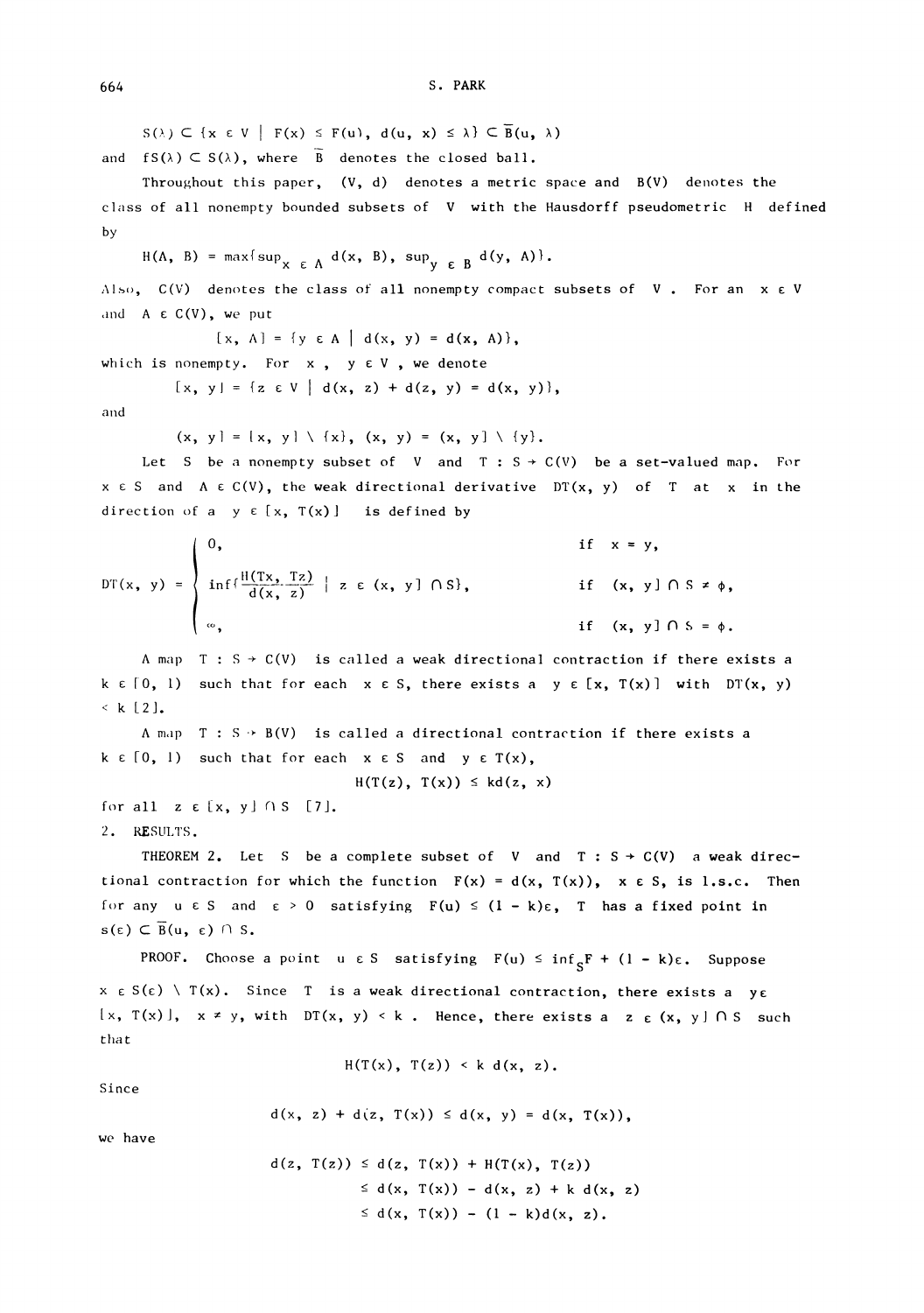Hence,  $F(z) \leq F(x) - (1 - k)d(x, \lambda)$ . Therefore, by Therem 1(iii), T has a fixed point .<br>v ε S(ε). Theorem 2 is an improved version of Theorem (a) of [2] with much simpler proof. In fact, for suitable values of  $\varepsilon$  and  $k$ , the conclusion gives geometric estimations of locations of fixed points. However, for Theorem (b) of [2], such estimation seems to be hard to get. Note also that for Theorem 1 of Clarke [3], we can apply our Theorem 2. The following improves Corollary of [2] and a result of Kirk and Ray [4]. COROLLARY I. Let <sup>S</sup> be a closed convex subset of a Banach space X and T S  $\cdot$  C(S) a map for which the function  $F(x) = d(x, T(x))$ ,  $x \in S$ , is l.s.c. Suppose there exists a k  $\epsilon$  (0, 1) such that for each x  $\epsilon$  S there correspond a y = y(x)  $\epsilon$  [x, T(x) and a  $\delta$   $\epsilon$  (0, 1) satisfying  $H(T(x), T(x + \delta(y - x)) \leq k\delta||y - x||$ . Then the conclusion of Theorem 1 follows. PROOF. As in the proof in  $[2]$ , T is a weak directional contraction with the conatant k. THEOREM 3. Let S be a closed subset of a complete metric space V and T :  $S \rightarrow B(V)$  a directional contraction with the constant  $\alpha$ . If T satisfies (a) for each  $x \in S$ ,  $y \in T(x) \setminus S$ , there exists a z  $\varepsilon$  (x, y)  $\setminus S$  with  $T(z) \subset S$ , and. (b)  $g(x) = d(x, T(x))$  is l.s.c., then, for any  $u \in S$ ,  $\varepsilon > 0$  and  $\beta$ ,  $\alpha < \beta < 1$  satisfying  $g(u) \leq (1 - \beta)\varepsilon$ , there exists a fixed point v of T in  $S(\epsilon)$   $\cap$  S. LEMMA [4]. Under the hypothesis of Theorem 3, there exists a map  $A : S \rightarrow B(X)$ with the following properties i) for each  $x \in S$ ,  $A(x) \neq \phi$  and  $A(x) \subset T(x)$ ii) if  $y \in A(x)$ , then  $d(x, y) \leq (1 - \beta + \alpha)^{-1}d(x, T(x)),$ iii) if  $A(x) \cap S = \phi$  for some  $x \in S$ , then there exists a  $y = y(x) \in A(x)$  and  $a \quad z = z(x, y) \in (x, y) \cap S$  such that

$$
d(x, y) \leq d(x, T(x)) + (\beta - \alpha) d(x, z).
$$
 (2.1)

PROOF OF THEOREM 3. Define a map  $f : S \rightarrow S$  as follows: for  $x \in S$  such that  $A(x)$   $\cap$   $S \neq \emptyset$ , let  $f(x)$  be any element of  $A(x)$   $\cap$  S; and for  $x \in S$  such that  $A(x)$   $\cap$  S =  $\phi$ , since there exist  $y = y(x) \in A(x)$  and  $z = z(x, y) \in (x, y)$  S satisfying  $(2.1)$  by Lemma, let  $f(x) = z$ . We claim that for any  $x \in S$ ,

$$
H(T(x), T(f(x))) \leq \alpha d(x, f(x)). \qquad (2.2)
$$

This is clear if  $A(x) \cap S = \phi$ . If  $A(x) \cap S \neq \phi$ , since  $f(x) \in T(x)$  and  $f(x)\varepsilon$  $\lceil x, f(x) \rceil \cap S$ , the definition of T implies (2.2). Set  $F(x) = (1 - \beta)^{-1}g(x)$ . We know that for any  $x \in S$  and  $y = f(x)$ ,

$$
F(y) \leq F(x) - d(x, y)
$$

holds as in the proof of [1, Theorem 1]. Therefore, by Theorem 1 (iii), for any  $u \in S$ and  $\epsilon > 0$  satisfying  $F(u) \le inf_S F + \epsilon$ , there exists a fixed point  $v$  of f in  $S(\epsilon) \cap S$ . This implies that  $v \in T(v)$  for otherwise  $f(v) \notin A(v) \cap S$  and hence by the definition of f,  $A(v)$   $\cap$  S =  $\phi$ . Thus,  $f(v) \in (v, y(v))$  for some  $y(v) \in A(v)$ . This contradicts  $v \neq f(v)$  . Consequently,  $v \in T(v)$ . Since  $\inf_S F = 0$  ,  $u$  can be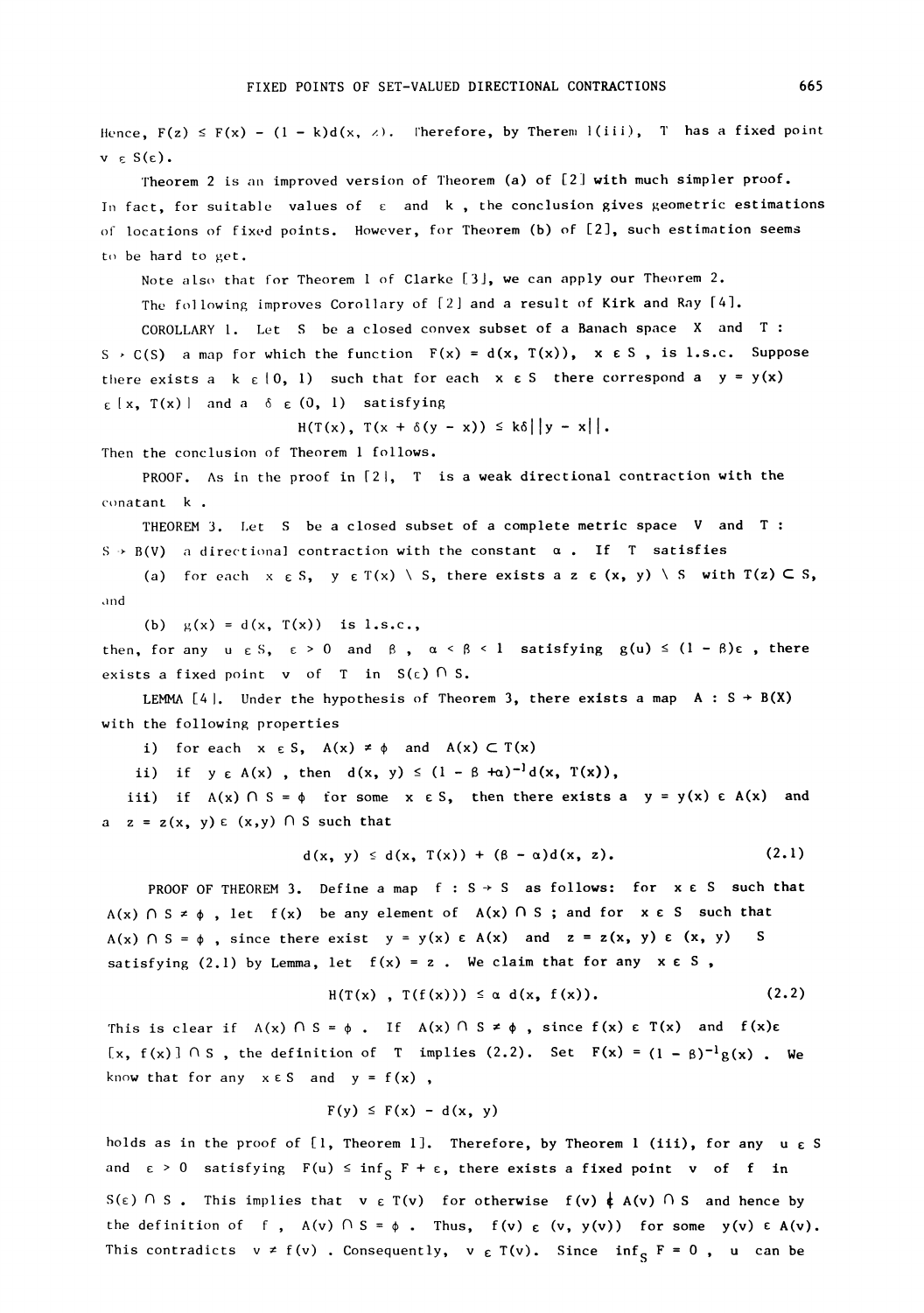chosen so that  $F(u) \le \varepsilon$ , that is,  $d(u, T(u)) \le (1 - \beta)\varepsilon$ . This completes our proof. Note that Theorem <sup>3</sup> is a strengthened form of [I, Theorem I].

A metric space is said to be convex if for each  $x, y \in X$ ,  $x \neq y$ , there exists a z  $\varepsilon$  (x, y). It is known that if S is a closed subset of a complete convex metric space V and  $x \in S$  and  $y \notin S$ , then there exists a  $z \in [x, y) \cap \delta S$  where  $\delta$  is the boundary.

Now, we obtain the following improved version of  $[1, 2]$  Corollary 1] as an immediate consequence of Theorem 3.

COROLLARY 2. Let S be a closed subset of a complete convex metric space V Let  $T : S \rightarrow B(V)$  be a directional contraction which the constant  $\alpha$  such that  $T(\cdot S) \subset S$ . If  $g(x) = d(x, T(x))$  is l.s.c. on S, then for any u c S,  $\varepsilon > 0$ , and  $\beta$ ,  $\alpha \le \beta \le 1$ , satisfying  $g(u) \le (1 - \beta)\epsilon$ , there exists a fixed point v of T in  $S(\varepsilon)$   $\cap$  S.

Also, the following improves [1, Corollary 2] and an earlier result of Assad-Kirk  $|5|$ .

COROLLARY 3. Let S be a closed subset of a complete convex metric space  $V$ . Suppose  $T : S \rightarrow B(X)$  is a contraction, that is, there exists an  $\alpha \in [0, 1)$  such that for all  $x,y \in S$ ,

$$
H(T(x), T(y)) \leq \alpha d(x, y)
$$
.

If  $T(6S) \subset S$ , then for any  $u \in S$ ,  $\varepsilon > 0$ , and  $\beta$ ,  $\alpha < \beta < 1$ , satisfying  $d(u, T(u)) \leq (1 - \beta)\varepsilon$ , either u is a fixed point of T or there exists a fixed pint v of T in

$$
S(\varepsilon) \cap S \setminus B(u, s)
$$

where  $s = d(u, T(u))$   $(i + \alpha)^{-1}$ .

**PROOF.** Since a contraction is a directional contraction and  $g(x) = d(x, T(x))$ is continuous, by Corollary 2, T has a fixed point  $v \in S(\epsilon) \cap S$ . Suppose u is not fixed under T. Then for any  $y \in B(u, s) \cap S$  we have

 $d(u, T(u)) \leq d(u, y) + d(y, T(u))$ 

$$
\leq
$$
 s + d(y, T(u)),

that is,

$$
\alpha(1 + \alpha)^{-1}d(u, T(u)) < d(y, T(u)).
$$

Hence,

$$
d(y, T(u)) > \alpha s > \alpha d(y, u).
$$

Suppose  $y \in T(y)$ . Then we have

 $H(T(y), T(u)) > \alpha d(y, u),$ 

a contradiction. This completes our proof.

ACKNOWLEDGEMENT: The author expresses his gratitude to the referee for his kind comments.

This work was partially supported by a grant from the Korea Science and Engineering Foundation, 1983-84.